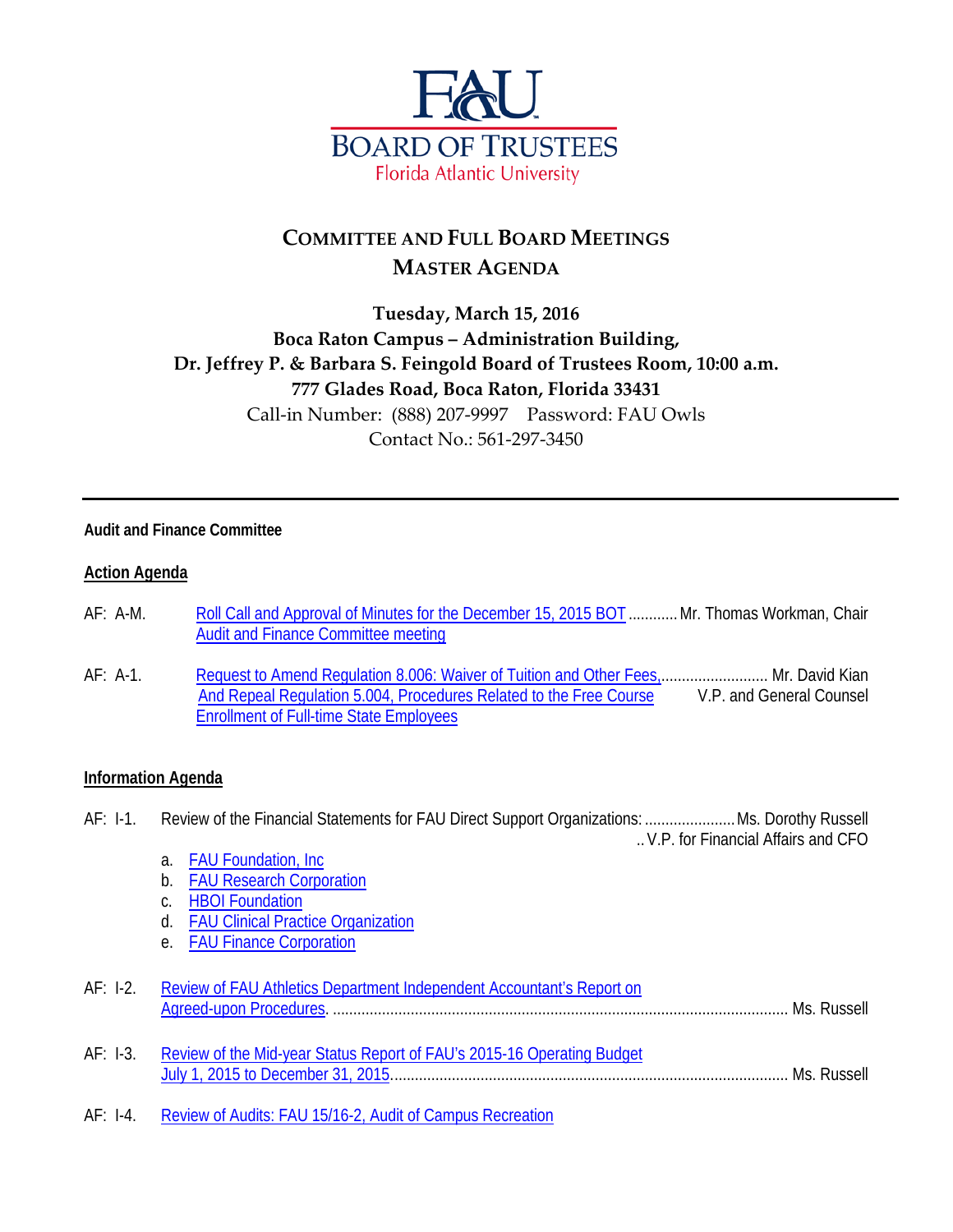### **Committee on Academic and Student Affairs**

#### **Action Agenda**

AS: A-1 [Request for Approval of a New Academic Program –.](http://www.fau.edu/bot/meetings/03152016/casa/as.a1.pdf)....................................Dr. Russ Ivy, Associate Provost [Bachelor of Science in Environmental Engineering](http://www.fau.edu/bot/meetings/03152016/casa/as.a1.pdf)

### **Information Agenda**

| $AS: I-3.$ |                                     |
|------------|-------------------------------------|
| $AS: I-4.$ | <b>Student Government President</b> |

#### **Strategic Planning Committee**

#### **Action Agenda**

|          | SP: A-M. Roll Call and Approval of Minutes for the December 15, 2015 Meeting Mr. Abdol Moabery, Chair |
|----------|-------------------------------------------------------------------------------------------------------|
| SP: A-1. | Request for Approval of FAU's 2014-15 State University System Accountability ReportDr. Perry          |

#### **Community and Governmental Relations Committee**

#### **Action Agenda**

CG: A-M. [Roll Call and Approval of the Minutes for the December](http://www.fau.edu/bot/meetings/03152016/cg/cg.am.pdf) 15, 2015 Meeting ........................... Mr. Robert Stilley, Chair

#### **Information Agenda**

| $CG: I-1.$ |  |                                                  |
|------------|--|--------------------------------------------------|
|            |  | and Interim VP of Institutional Advancement; and |
|            |  | Mr. Ryan Britton, Director of State Relations    |